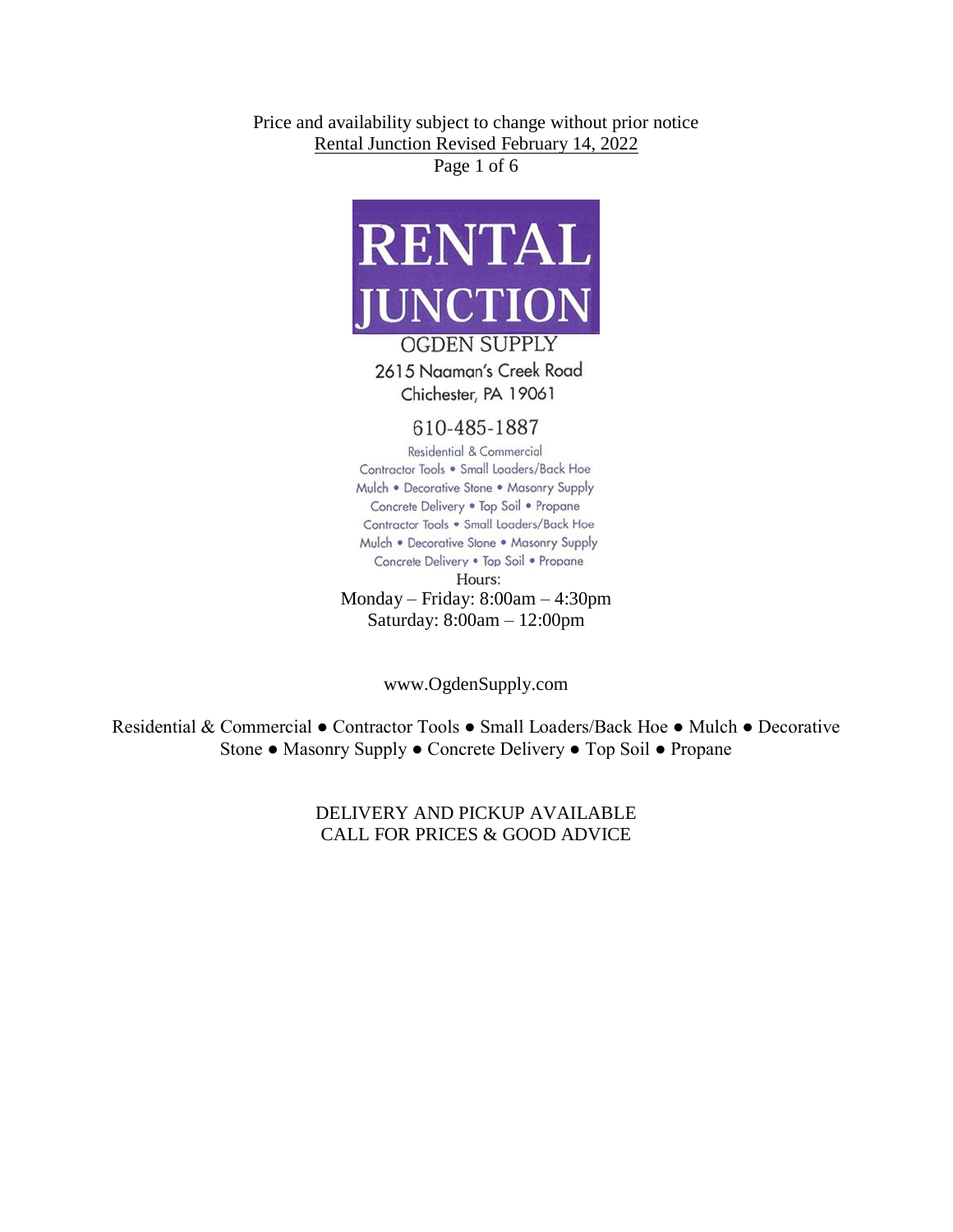| <b>AUTOMOTIVE TOOLS</b>           | $\frac{1}{2}$ Day | <b>Full Day</b> |
|-----------------------------------|-------------------|-----------------|
| Engine Hoist (2 Ton)              | 30.00             | 35.00           |
| Floor Jack                        | 25.00             | 30.00           |
| <b>Battery Charger</b>            | 15.00             | 20.00           |
| Auto Stand (5 Ton                 | 5.00              | 10.00           |
| <b>Engine Stand</b>               | 25.00             | 35.00           |
|                                   |                   |                 |
| <b>CLEANING &amp; WASHING</b>     | $\frac{1}{2}$ Day | <b>Full Day</b> |
| Pressure Washer 3000 psi          | 50.00             | 65.00           |
| Pressure Washer 4000 psi          | 60.00             | 75.00           |
| <b>Power Washer Extension</b>     | 25.00             | 35.00           |
|                                   |                   |                 |
| <b>CONCRETE &amp; MASONRY</b>     | $\frac{1}{2}$ Day | <b>Full Day</b> |
| Floor Grinder                     | 80.00             | 100.00          |
| <b>Bull Float</b>                 | 15.00             | 18.00           |
| Concrete Trowel 36"               | 50.00             | 60.00           |
| <b>Extra Blades</b>               |                   | 8.00            |
| Concrete Vibrator                 | 25.00             | 35.00           |
| Concrete Mixer, Electric          | 30.00             | 40.00           |
| Concrete Mixer, Gas               | 65.00             | 75.00           |
| Mortar Mixer, Gas                 | 65.00             | 75.00           |
| <b>Rebar Cutter</b>               | 20.00             | 25.00           |
| <b>Brick Cutter</b>               | 35.00             | 40.00           |
| Trowel                            |                   | 2.00            |
| Groover                           |                   | 2.00            |
| Edger                             |                   | 2.00            |
| Flat Slicker                      |                   | 2.00            |
| <b>Sled Runner</b>                |                   | 2.00            |
| <b>Painting Trowels</b>           |                   | 2.00            |
| Mag Float                         |                   | 2.00            |
| <b>Masonry Hand Tools</b>         |                   | 2.50            |
| <b>Brick Trowel</b>               |                   | 2.00            |
| Pool Trowel                       |                   | 4.00            |
| 12" Aluminum Concrete Chute       | 14.00             | 18.00           |
| Mag Concrete Screeds 12 ft.       |                   | 25.00           |
| Mag Concrete Screeds 20 ft.       |                   | 35.00           |
| <b>Concrete Finishing Brushes</b> |                   | 4.00            |
| Hawks                             |                   | 2.00            |
| <b>Mortar Hoes</b>                |                   | 2.00            |
| <b>Brick Hammers</b>              |                   | 2.00            |
| <b>Stone Mason Hammer</b>         |                   | 2.00            |
| Levels 4 ft                       |                   | 3.00            |
| Shovels                           |                   | 3.00            |
| Rakes                             |                   | 3.00            |
| Laser Level                       | 25.00             | 35.00           |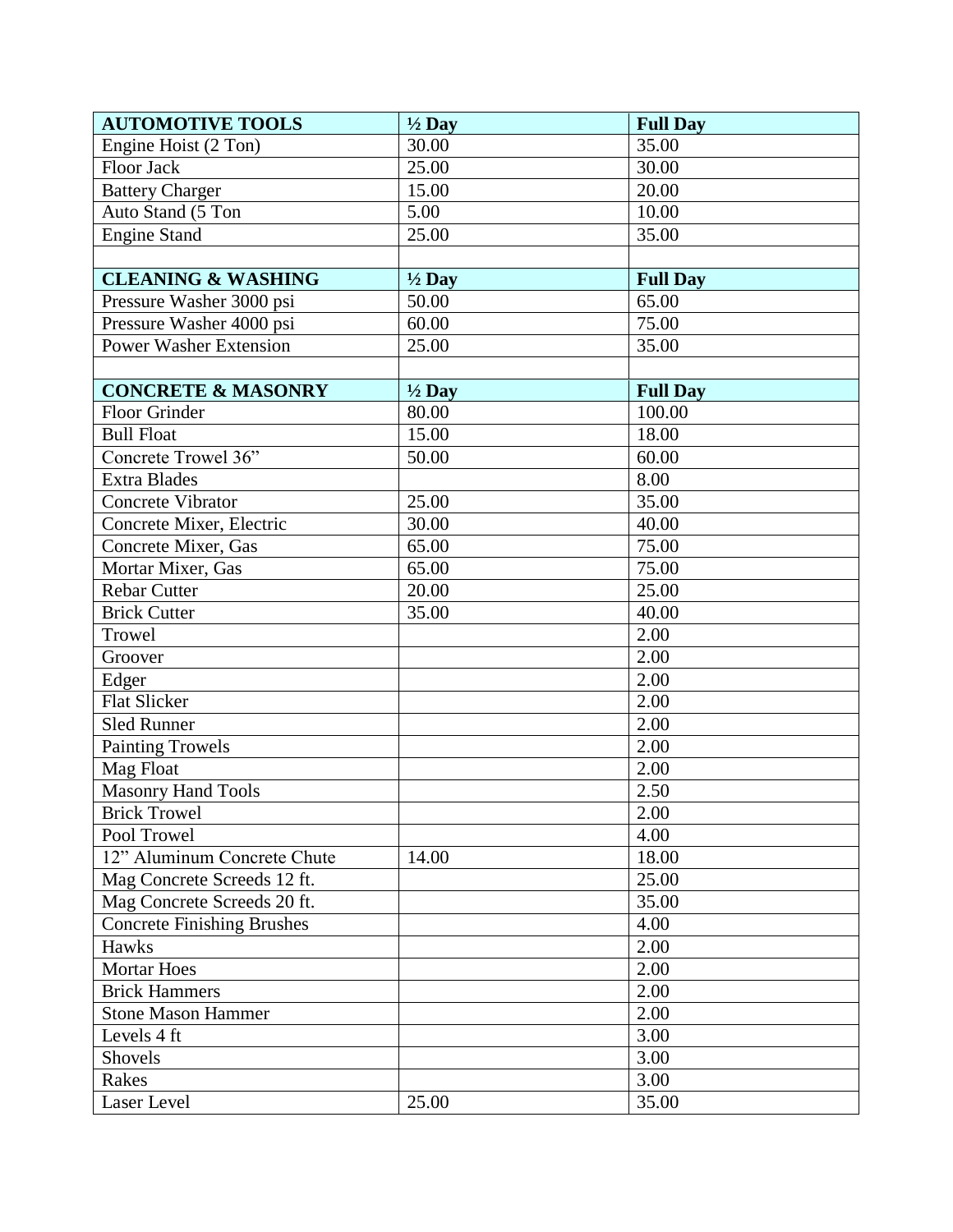| <b>Brick Splitter</b>                       | 25.00             | 30.00           |
|---------------------------------------------|-------------------|-----------------|
| <b>Rebar Cutter</b>                         | 20.00             | 25.00           |
| 12 ft. Concrete Screed                      | 15.00             | 20.00           |
| 20 ft. Concrete Screed                      | 20.00             | 25.00           |
| <b>Concrete Shute</b>                       | 30.00             | 35.00           |
| Job Light                                   | 25.00             | 35.00           |
|                                             |                   |                 |
| <b>CONTRACTOR'S TOOLS</b>                   | $\frac{1}{2}$ Day | <b>Full Day</b> |
| Air Compressor, Jackhammer,                 |                   |                 |
| Air Hoses, Chisels                          | 95.00             | 120.00          |
| Jackhammer Only                             | 45.00             | 55.00           |
| 100 cfm Diesel or Gas Compressor            | 75.00             | 95.00           |
| Electric Jackhammer                         | 60.00             | 75.00           |
| Electric Air Compressor                     | 35.00             | 45.00           |
| Tamper, Asphalt                             | 55.00             | 65.00           |
| Metabo Chipping Gun                         |                   |                 |
| & Roto Hammer                               | 40.00             | 50.00           |
| Small Roto Hammer & Drill                   | 35.00             | 45.00           |
| <b>Extra for Bits</b>                       |                   |                 |
|                                             |                   |                 |
| <b>DIGGING &amp; TRENCHING</b>              | $\frac{1}{2}$ Day | <b>Full Day</b> |
| Case Skidster Loader                        |                   |                 |
| Plus Delivery                               | 175.00            | 220.00          |
| <b>Forks Attachment</b>                     |                   | 35.00           |
| Teeth                                       |                   | 25.00           |
| Ditch Trencher & Trailer                    | 150.00            | 200.00          |
|                                             |                   |                 |
| <b>FASTENING TOOLS</b>                      | $\frac{1}{2}$ Day | <b>Full Day</b> |
| Finishing Nailer (Air)                      | 35.00             | 40.00           |
| Framing Gun (Air)                           | 35.00             | 40.00           |
| <b>Flooring Nailer</b>                      | 35.00             | 40.00           |
| Flooring Stapler (Air)                      | 45.00             | 55.00           |
| <b>Roofing Nailer</b>                       | 40.00             | 45.00           |
| Floor Staple (Air) $3/8$ ", $\frac{1}{2}$ " | 40.00             | 45.00           |
|                                             |                   |                 |
| <b>FLOOR &amp; CARPET CARE</b>              | $\frac{1}{2}$ Day | <b>Full Day</b> |
| 13" Floor Polisher                          | 40.00             | 50.00           |
| 17" Floor Polisher                          | 40.00             | 50.00           |
| <b>Carpet Cutter</b>                        | 5.00              | 8.00            |
| Carpet Kicker                               | 10.00             | 13.00           |
| Carpet Iron                                 | 15.00             | 18.00           |
| <b>Carpet Dryer</b>                         | 25.00             | 35.00           |
| Floor Sander Drum                           | 65.00             | 75.00           |
| Floor Sander 4 Disk                         | 75.00             | 85.00           |
| Floor Edger                                 | 18.00             | 22.00           |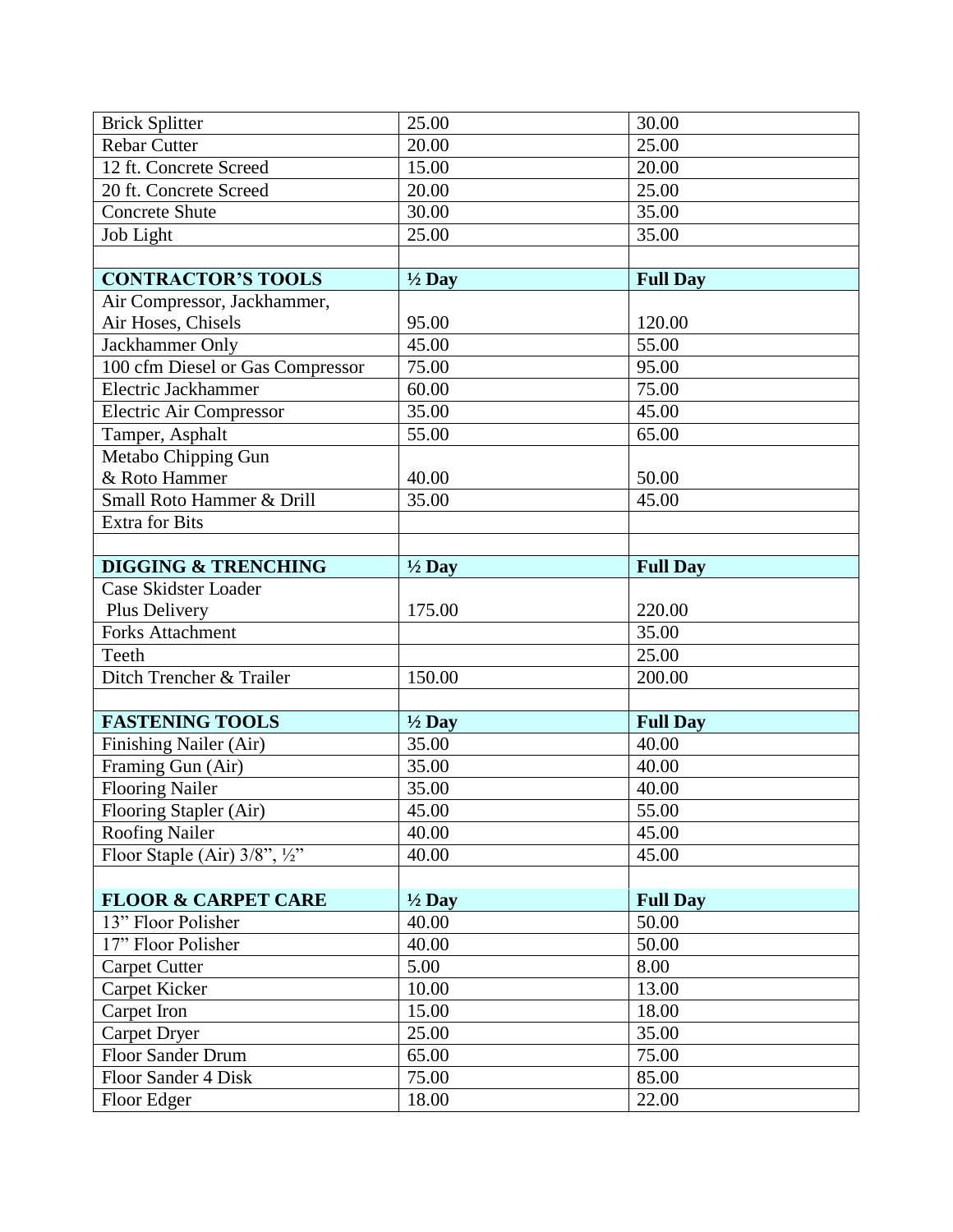| Floor Roller 75 lbs. & 100 lbs.    | 12.00             | 15.00           |
|------------------------------------|-------------------|-----------------|
| Vacuum, Wet/Dry 16 gal             | 20.00             | 25.00           |
| Floor Tile Stripper Electric       | 50.00             | 60.00           |
| Floor Staple Electric Gun          | 25.00             | 35.00           |
| <b>Carpet Cleaner</b>              | 35.00             | 40.00           |
| <b>Step Attachment</b>             | 10.00             | 15.00           |
| <b>Carpet Stretcher</b>            | 35.00             | 45.00           |
| Floor Polisher / Stripper          | 60.00             | 70.00           |
|                                    |                   |                 |
| <b>GENERATORS &amp; WORK LIGHT</b> | $\frac{1}{2}$ Day | <b>Full Day</b> |
| 3600 watt                          | 55.00             | 65.00           |
| 3500 watt                          | 55.00             | 65.00           |
| 5000 watt                          | 65.00             | 75.00           |
| 500 watt Work Light                | 15.00             | 25.00           |
| <b>Safety Barricades</b>           | 5.00              | 7.00            |
|                                    |                   |                 |
| <b>JACK &amp; LIFT</b>             | $\frac{1}{2}$ Day | <b>Full Day</b> |
| Drywall Jack                       | 35.00             | 45.00           |
| Bottle Jack 20 ton                 | 8.00              | 10.00           |
| $-12$ ton                          |                   |                 |
|                                    |                   |                 |
| <b>LAWN &amp; GARDEN</b>           | $\frac{1}{2}$ Day | <b>Full Day</b> |
|                                    |                   |                 |
| <b>Pruning Saw</b>                 | 12.00             | 15.00           |
| <b>Grass Seed Spreader</b>         | 8.00              | 10.00           |
| Hand Post Hole Digger              | 8.00              | 10.00           |
| Lawn Roller 250 lbs.               | 11.00             | 15.00           |
| <b>Wheel Barrow</b>                | 10.00             | 15.00           |
| Dirt Tamper Hand                   | 10.00             | 12.00           |
| Seeder                             | 65.00             | 75.00           |
| Thatcher                           | 45.00             | 55.00           |
| Large Aerator                      | 75.00             | 85.00           |
| Aerator                            | 65.00             | 75.00           |
| Leaf Blower (Hand Held)            | 20.00             | 25.00           |
| Leaf Blower 8 hp                   | 45.00             | 55.00           |
| Lawn Blower Back Pack              | 35.00             | 45.00           |
| Lawn Mower                         | 30.00             | 40.00           |
| <b>Big Chipper Shredder</b>        | 125.00            | 150.00          |
| Lawn Edger                         | 27.00             | 35.00           |
| Log Splitter                       | 75.00             | 85.00           |
| Flower Bed Edge                    | 55.00             | 75.00           |
| Roto Tiller Rear                   | 55.00             | 65.00           |
| Roto Tiller Front                  | 55.00             | 65.00           |
| Auger (11 HP)                      | 75.00             | 100.00          |
| Auger (Towable)                    | 75.00             | 100.00          |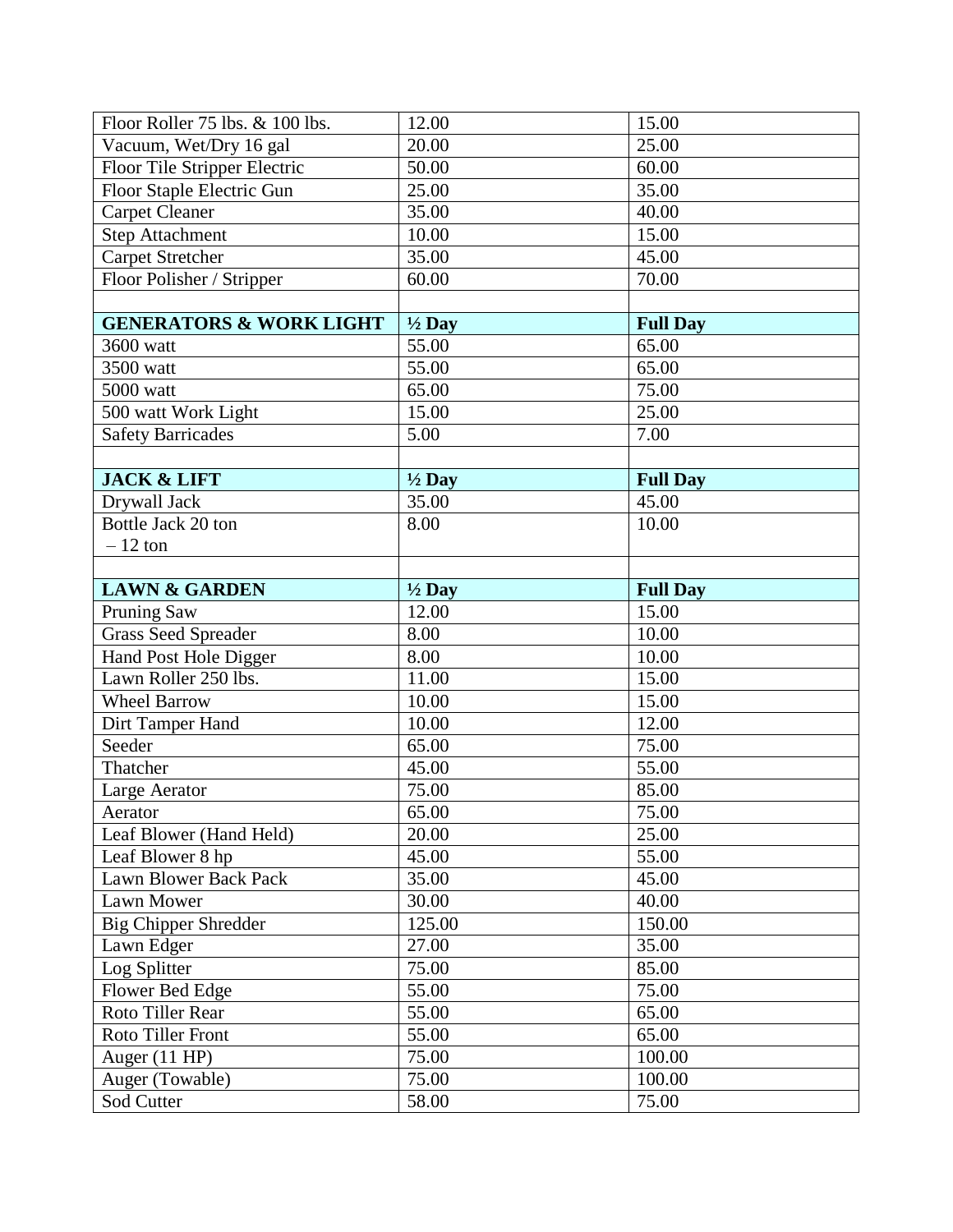| <b>MISCELLANEOUS</b>             | $\frac{1}{2}$ Day      | <b>Full Day</b> |
|----------------------------------|------------------------|-----------------|
| Extension Cord 50'               | 5.00                   | 7.00            |
| Saw Horses (pair)                | 5.00                   | 9.00            |
| Sledgehammer 10 lbs              | 5.00                   | 8.00            |
| Belt Sander 3"x21"               | 15.00                  | 20.00           |
| Drill 1/2 Electric               | 10.00                  | 14.00           |
| <b>Drywall Sander</b>            | 35.00                  | 40.00           |
| Drywall Screw Gun                | 12.00                  | 16.00           |
| Floor Jack 20 Ton 12 Ton         | 10.00                  | 15.00           |
| Pedestal Fan                     | 15.00                  | 25.00           |
| Drywall Dolly                    | 15.00                  | 22.00           |
| <b>Hand Truck</b>                | 12.00                  | 18.00           |
| <b>Heat Gun</b>                  | 10.00                  | 15.00           |
| <b>Wallpaper Steamer</b>         | 25.00                  | 35.00           |
| Roofing Torch                    | 15.00                  | 20.00           |
| Professional Worklight           | 15.00                  | 25.00           |
| Siding Break 10'6"               | 65.00                  | 75.00           |
| Kerosene Heater                  | 35.00                  | 40.00           |
|                                  |                        |                 |
| <b>PARTY &amp; BANQUET</b>       |                        | <b>Full Day</b> |
| Table 8' Round<br>8.00 ea.       | Chair, Folding         | 2.00 ea.        |
| Table 8' Rectangular<br>7.00 ea. | Chair, Folding, Padded | 2.50 ea.        |
| Canopy Tent 10'x10'<br>65.00     |                        |                 |
|                                  |                        |                 |
| <b>PLUMBING TOOLS</b>            | $\frac{1}{2}$ Day      | <b>Full Day</b> |
| Snake 100 ft 5/8" Cable          | 50.00                  | 60.00           |
| Snake 100 ft 1/2" Cable          | 40.00                  | 50.00           |
| <b>Basin Chain Wrench Cutter</b> | 15.00                  | 20.00           |
| Drill Snake 1/4" x 25"           | 20.00                  | 30.00           |
| <b>Hand Snake</b>                | 15.00                  | 20.00           |
| <b>Toilet Snake</b>              | 15.00                  | 20.00           |
|                                  |                        |                 |
| <b>PUMPS</b>                     | $\frac{1}{2}$ Day      | <b>Full Day</b> |
| 2" Trash Pump Gas                | 42.00                  | 50.00           |
| Floor Pump Electric 1 1/4"       | 30.00                  | 35.00           |
| Floor Pump Electric 3/4"         | 20.00                  | 25.00           |
| Electric Pump 2"                 | 40.00                  | 50.00           |
| Pump for Water Beds              | 20.00                  | 25.00           |
|                                  |                        |                 |
| <b>SAWS &amp; CUTTING TOOLS</b>  | $\frac{1}{2}$ Day      | <b>Full Day</b> |
| <b>Bolt Cutter</b>               | 10.00                  | 15.00           |
| <b>Rebar Cutter</b>              | 25.00                  | 35.00           |
| Miter Saw Electric               | 35.00                  | 45.00           |
| Tile Saw 12" Wet                 | 45.00                  | 55.00           |
| Tile Saw 14" Wet                 | 65.00                  | 75.00           |